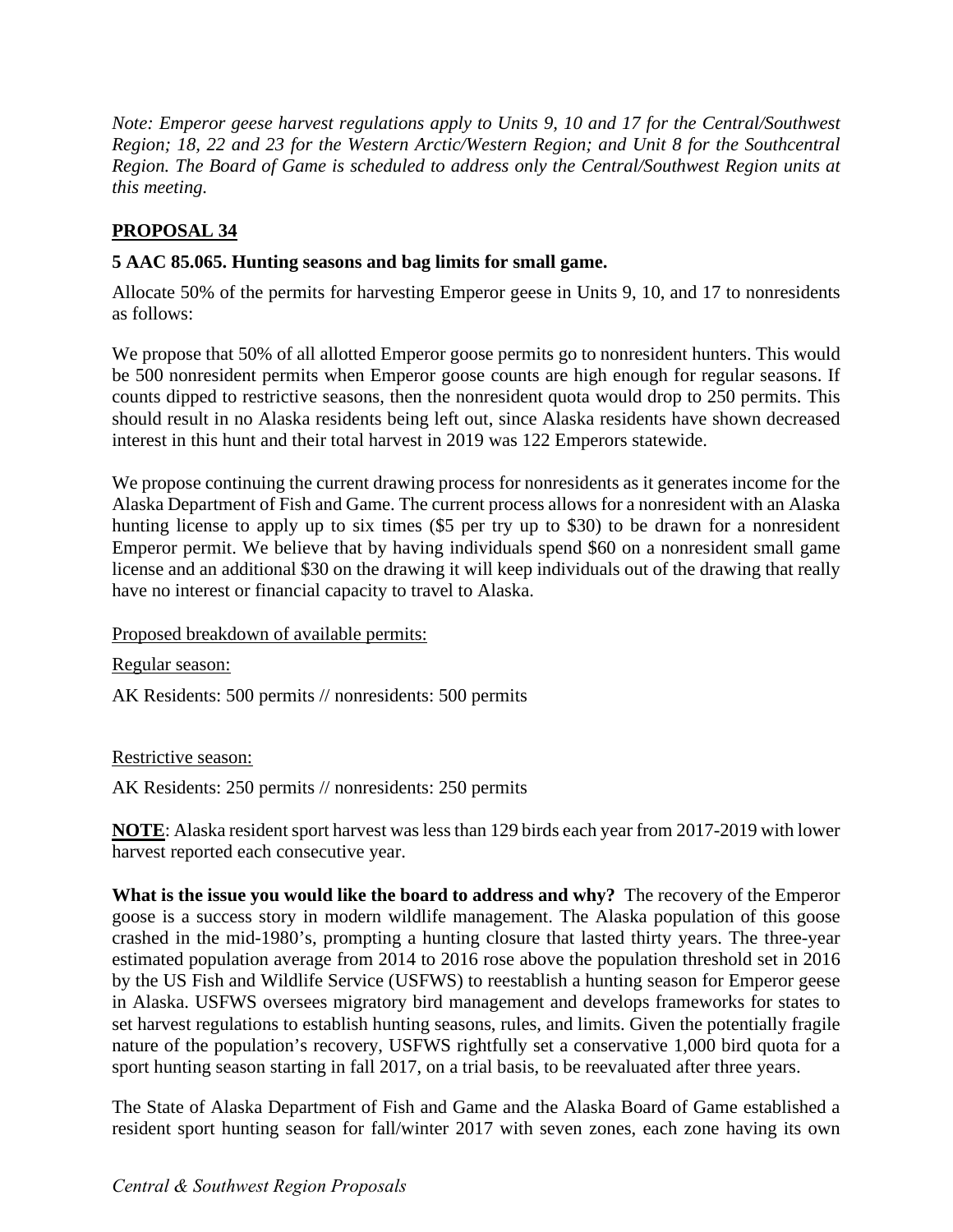quota. The total of these zones equaled the 1,000 bird quota under regular USFWS harvest quotas based off of the population index. The total quota would be reduced to 500 if the previous year's population index fell within the moderate harvest prescription. A game management unit (GMU) will close after shooting hours on the last day of the season, or by Emergency Order when the GMU quota is met. The Emperor goose hunt was set up as a registration hunt and the limit has been one bird per person per season for the entire state. Also established in 2017 was an application for nonresidents to apply for a drawing to hunt Emperors during the fall/winter 2018 season. In 2017, all of the 1,000 bird quota was allotted to Alaska residents; for fall/winter 2018 and 2019 seasons, the number allotted to nonresidents was 25 of the total 1,000 quota.

 residents only), 150 for 2018, and 147 for 2019. For 2018 and 2019, those numbers are a sum of Statewide, harvest for fall and winter sport-hunted Emperor geese was 129 for 2017 (Alaska the resident and nonresident sport harvested Emperor geese. Sport hunters have only harvested 12.9% to 15% of the allocated quota over the three years of sport hunting. Harvest has declined steadily over these first three years as interest from Alaska residents appears to be on the decline. Alaska resident harvest was: 129 (2017), 125 (2018), 122 (2019).

 increase. Alaska has only 6,500 licensed waterfowl hunters in the entire state. Current estimates There is no evidence to support any expectation resident sport harvest of Emperor geese will put the number of active waterfowl hunters in the lower 48 states at about 1.2 million.

The number of annual Emperor permits available to Alaskan resident waterfowl hunters (975) versus nonresidents (25) is drastically different from actual demand and interest in hunting Emperor geese. Roughly 400 nonresidents applied in November 2019 for the 25 nonresident permits for the 2020 fall/winter Emperor hunt. We believe the number of interested nonresident hunters is much higher, but many do not apply due to the poor odds of being drawn. Because Emperor goose hunting was closed for thirty years, most active non-resident hunters have never had the opportunity to hunt them. If the current regulations stay in effect, most nonresident hunters will never get an opportunity to hunt this migratory species.

We understand that the ADF&G were rightfully cautious when restarting the Emperor goose hunt for a three-year trial. We have learned that most Alaskan hunters are simply not that interested in hunting Emperors and that the demand for this species is largely from nonresident hunters. These nonresidents would be extremely grateful to harvest just one Emperor goose in their life and would spend a large sum to accomplish this. Emperors' habitat borders rural communities that could put vital tourism dollars to good use to support their local economies. Larger municipalities' airports, hotels, restaurants, taxis, retail stores, and more would also see increased business from September through January as nonresidents would spend time in Anchorage and elsewhere before and after their hunts in rural communities.

Discussion: The State of Alaska closed Emperor goose hunting in 1986 in response to a drastic drop in population. Emperor goose population surveys from 1964-1986 were intermittent, with some years skipped completely. The Emperor goose remained off limits to US hunters for roughly thirty years as the population slowly increased. Surveys for Emperor geese have been conducted by USFWS in different areas of Alaska to estimate the overall Emperor goose population. These different surveys have included fall and spring surveys along portions of the Aleutian Islands, Alaska Peninsula, and Bristol Bay region. Other surveys have been focused on the main nesting areas of the Emperors on the Yukon-Kuskokwim Delta (Y-K Delta) area of Southwest Alaska. Current management has focused on using a total bird index from the Y-K Delta Coastal Zone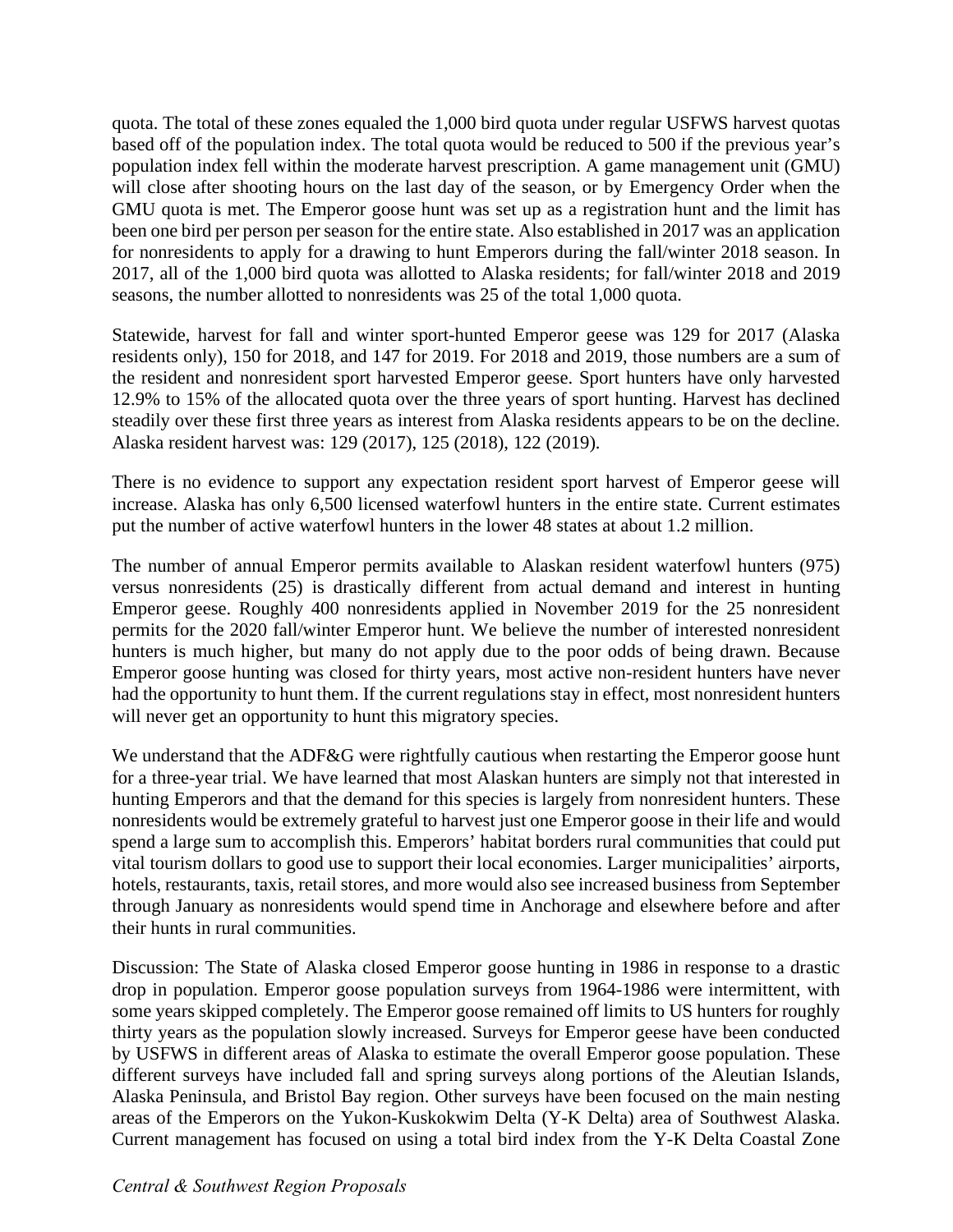Survey to assess population status relative to setting regulations for Emperor goose harvest. The harvest strategy defines a regulatory harvest closure threshold of 23,000 birds. This represents approximately 120,000 Emperor geese based on a theta-logistic population model currently in development (USFWS, R7-Migratory Bird Management). A recent three-year average population index (2014–2016) is 30,965 birds; equivalent to approximately 161,000 emperor geese.

With the overall population estimate at 161,000 for the three-year average of 2014-2016 USFWS and ADF&G started management action for the creation of a hunting season for Emperor geese.

The most similar population of geese in Alaska to Emperors for the sake of management is the Pacific Black Brant. 2019 fall counts conducted on the Izembek Lagoon near Cold Bay, Alaska produced an estimate of 157,000 Brant. Both species nest in Alaska and rely on marine environments exclusively for their annual life cycle. All other species of geese that nest in Alaska utilize agricultural waste grain in their wintering grounds and most utilize waste grain at some point on staging areas for their spring and fall migrations. Pacific Black Brant, for these reasons and more, are the most similar goose population for comparison to the Emperor goose population for management purposes.

 in Alaska (or anywhere else in North America) except Emperors. In comparison, the season dates are the same for Emperor geese, but the Emperor goose limit is one per season for both residents and non-residents. However, nonresidents must apply for a permit the previous year and face long In 2019, the season dates for Brant in Alaska were September 1 through December 16 in the Southcentral GMUs where most Brant hunting occurs. The daily limit is three Brant and possession limit is nine for both residents and nonresidents. There are no seasonal limits for any geese species odds in drawing one of the 25 available permits for the entire state. Current regulations for an arguably similar species with similar populations (Pacific Black Brant) are drastically different.

 permitted to harvest an Emperor for the entire season for the entire state of Alaska. These 25 For example, a nonresident can travel to Alaska to hunt Brant for a week and legally shoot a possession limit of nine Brant and there are no restrictions on the number of individual nonresidents allowed to hunt Brant. By comparison, only 25 individual nonresident hunters are hunters can only shoot one Emperor goose each per season for the entire state. Again, USFWS has estimated the Emperor goose population to be about 150,000 geese and authorized a fall/winter sport harvest of 1,000 geese. This very conservative number of 1,000 is less than 1% of the overall USFWS-estimated Emperor goose population.

Both residents and nonresidents were unable to hunt Emperors for 30+ years and the state of Alaska rightfully gave much more of the 1,000 available permits to residents. It was impossible for anyone to know exactly how much interest Alaska residents would have in this hunt. After the three-year initial trial, we now know that Alaska residents have shown far less interest in the hunting of Emperor geese. Fall/winter resident sport harvest of Emperors dropped each year from an initial harvest of 129 in 2017 and had fallen to 122 by 2019. In comparison, the number of non-residents applying for Emperor goose permits has gone up each year. It is important to remember that nonresident interest in hunting Emperor geese is much higher than application numbers suggest, as many nonresidents do not apply given their very low probability of being drawn.

In addition, prior to the Emperor goose closure in 1986, daily bag limits were six per day with no restrictions for nonresidents. The daily bag limit did drop to two per day for the two years prior to